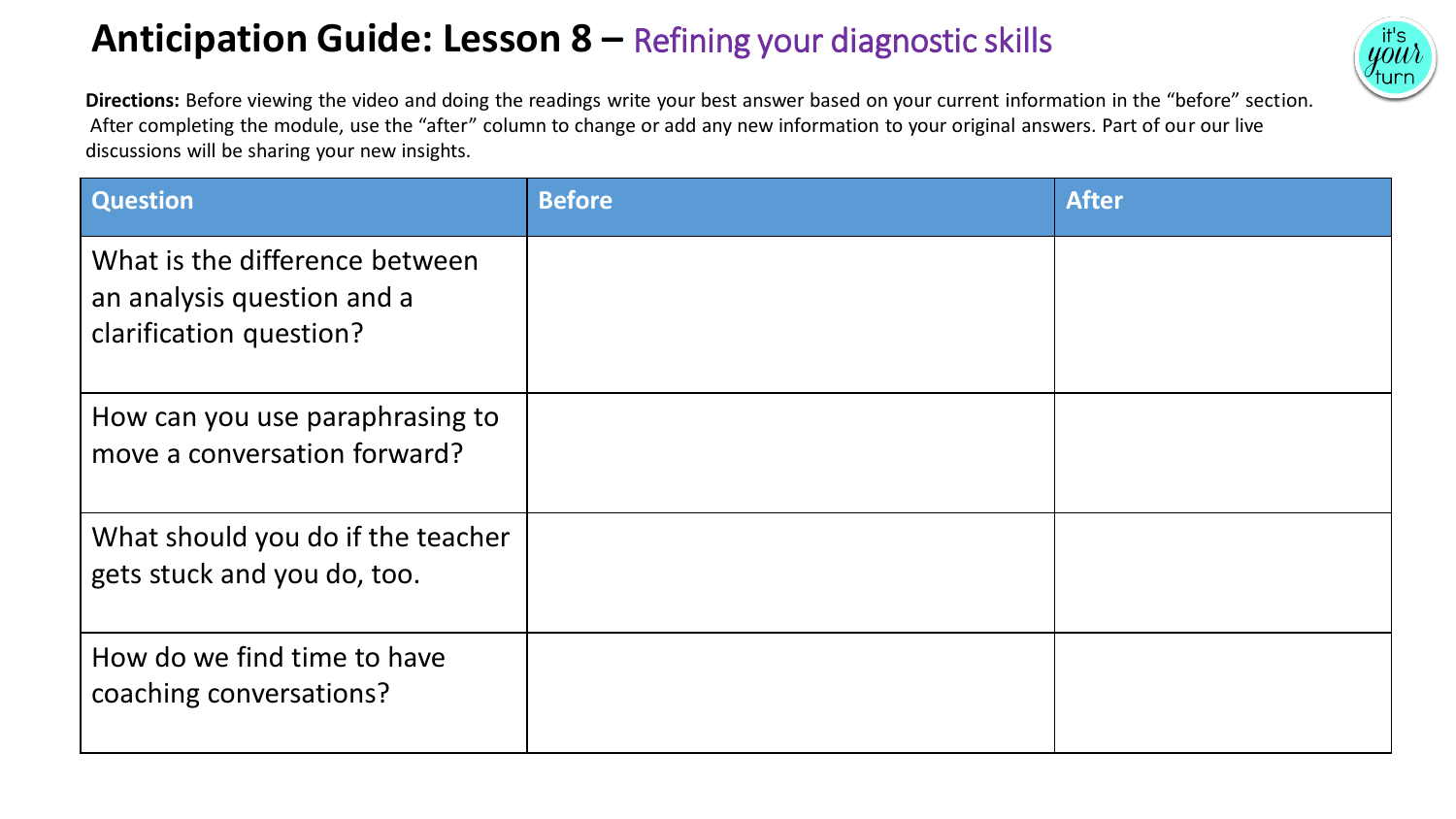## **Lesson 8: Refining your diagnostic skills**

**Note-taking Directions**:

- In each of the left side boxes, note three or more things that you find interesting or important while watching the video or reading the book excerpt. Use *direct quotes, descriptions, or short summaries.*
- In the right side boxes, note your thoughts about the things you wrote on the left. *In general, these would be your own reflections, or questions.*
- **A minimum of three entries in each of the boxes** is required to fulfill the note-taking task. We will use this information as a launching point for our online discussions.

| Reading 1: Spotting key points in a 5 whys conversations pp 95-97             | <b>Reading 1: Questions or reflections</b> |
|-------------------------------------------------------------------------------|--------------------------------------------|
| 1.                                                                            |                                            |
| 2.                                                                            |                                            |
| 3.                                                                            |                                            |
| Reading 2: Troubleshooting Coaching Errors pp. 98 and 99<br>Answers on pp.153 | <b>Reading 2: Questions or reflections</b> |
| 1.                                                                            |                                            |
| 2.                                                                            |                                            |
| 3.                                                                            |                                            |
|                                                                               |                                            |
| Video 1: Refining Your Diagnostic Skills                                      | <b>Video 1: Questions or reflections</b>   |
| 1.                                                                            |                                            |
| 2.                                                                            |                                            |
| 3.                                                                            |                                            |
|                                                                               |                                            |